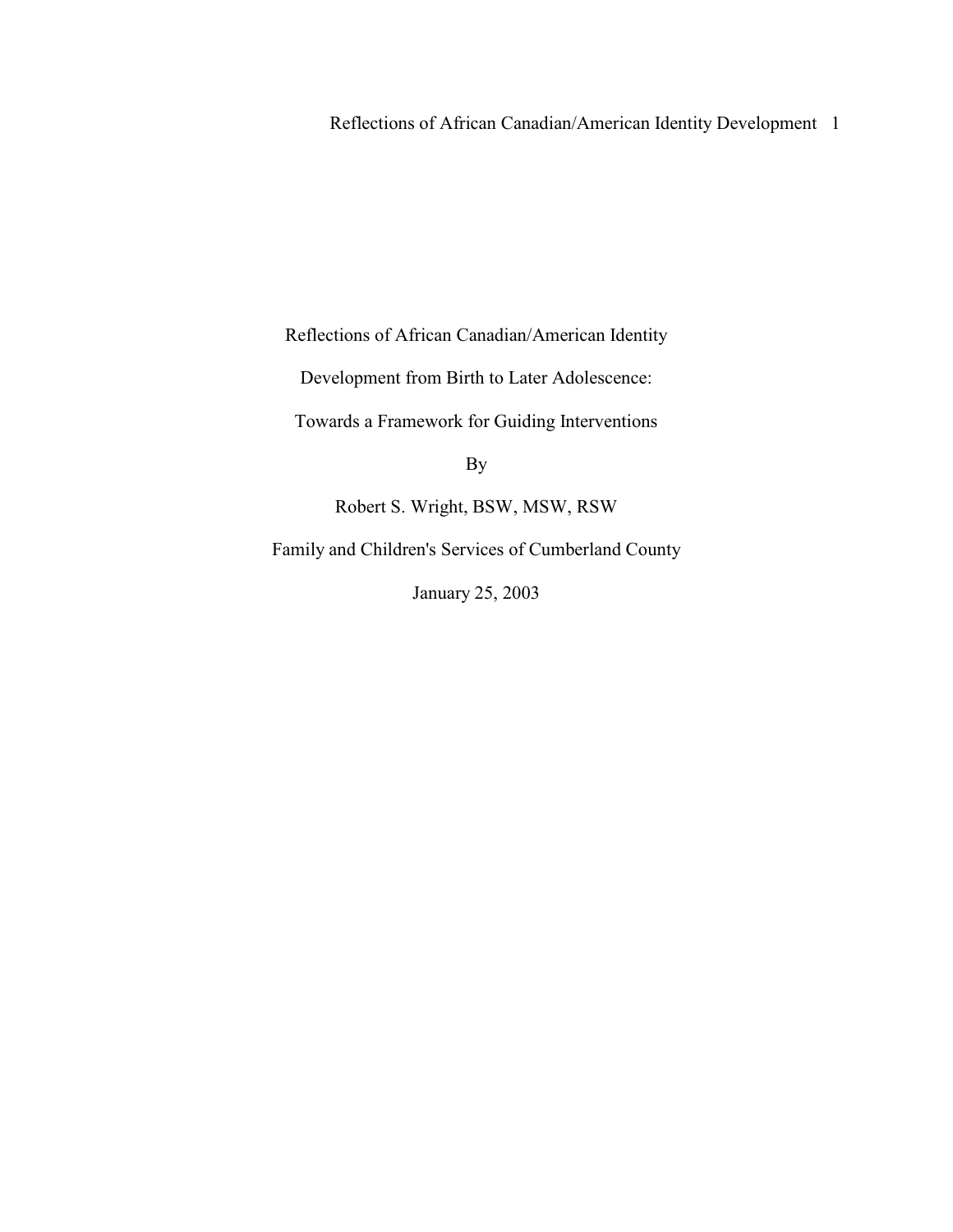# Reflections of African Canadian/American Identity Development 2 Reflection of African Canadian/American Identity Development from Birth to

#### Later Adolescence: Towards a Framework for Guiding Interventions

In the fall of 1998 I was contacted by a child welfare agency in rural Nova Scotia to comment on the issue of race and the viability of a biracial Black/White child being adopted by a White couple. As part of the report I wrote a brief segment on the role of race and culture in child development. The goal of this segment was to inform the court and the parties on racial identity issues across the life span and highlight the activities and skills needed to raise a healthy and aware Black or Biracial child. In Nova Scotia attention to a child's racial, cultural, religious, and linguistic heritage is considered important enough in -child welfare to be included within the preamble of the Children and Family Services Act: It is partof our philosophy as a Province. However, I would suggest that the enlightenment we assert by inclusion of race as a consideration has not yet been matched with sufficient knowledge and resources to ensure that we are able to widely operationalize the principle into practice. In seeking that knowledge there are two questions we should ask. First, how does racial identity develop, and second, how do we support positive racial identity development?

How Does Racial Identity Develop?Erik H. Erikson developed one of the most enduring theories of psychological development in about 1950 (Erikson, E. H., year). He, and many others, have built on this work to describe eight stages of the human life cycle, from infancy to senescence (Wright, R. S., year). Persons employed in the human services field almost universally understand this theory and I allude to it here to provide a skeleton for an understanding of racial identity development.

In each of Erikson's eight stages the theory suggests that there is a core issue, what Erikson calls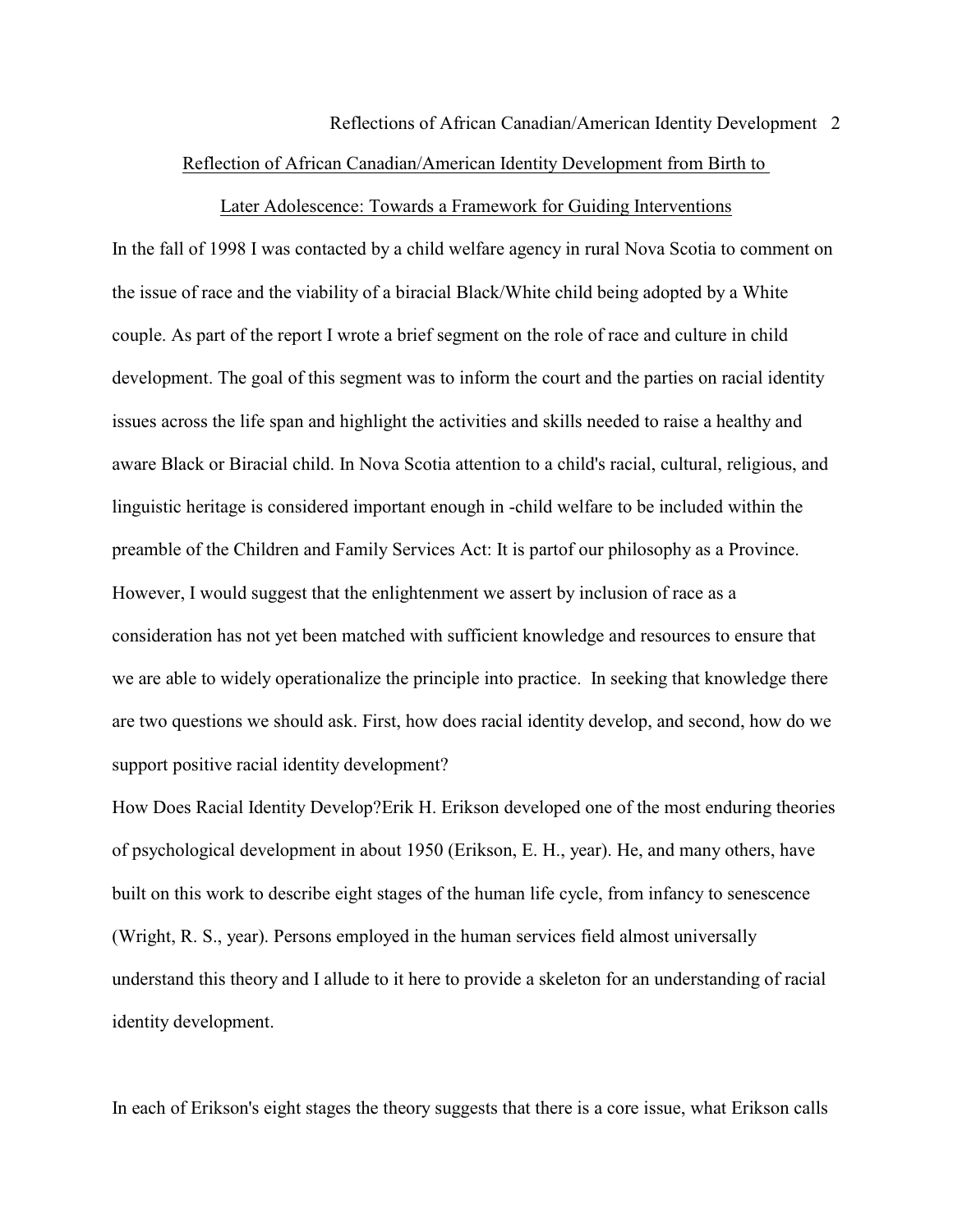### Reflections of African Canadian/American Identity Development 3

a psychosocial crisis, which must be resolved positively if a person is to grow unhindered in their psychosocial functioning. Erikson's theory goes on to describe the key relationships essential for the positive resolution of the core issue of growth.

Similarly, racial identity can be understood to develop in stages across the life span. In keeping with Erikson's model, it can be understood that each stage has a critical issue, a process for resolution of same, and a significant relationship and/or resource which supports positive resolution. For the purposes of illustrating I have given some thought to this issue and will give attention to four critical stages and issues described here first in table form and then in text.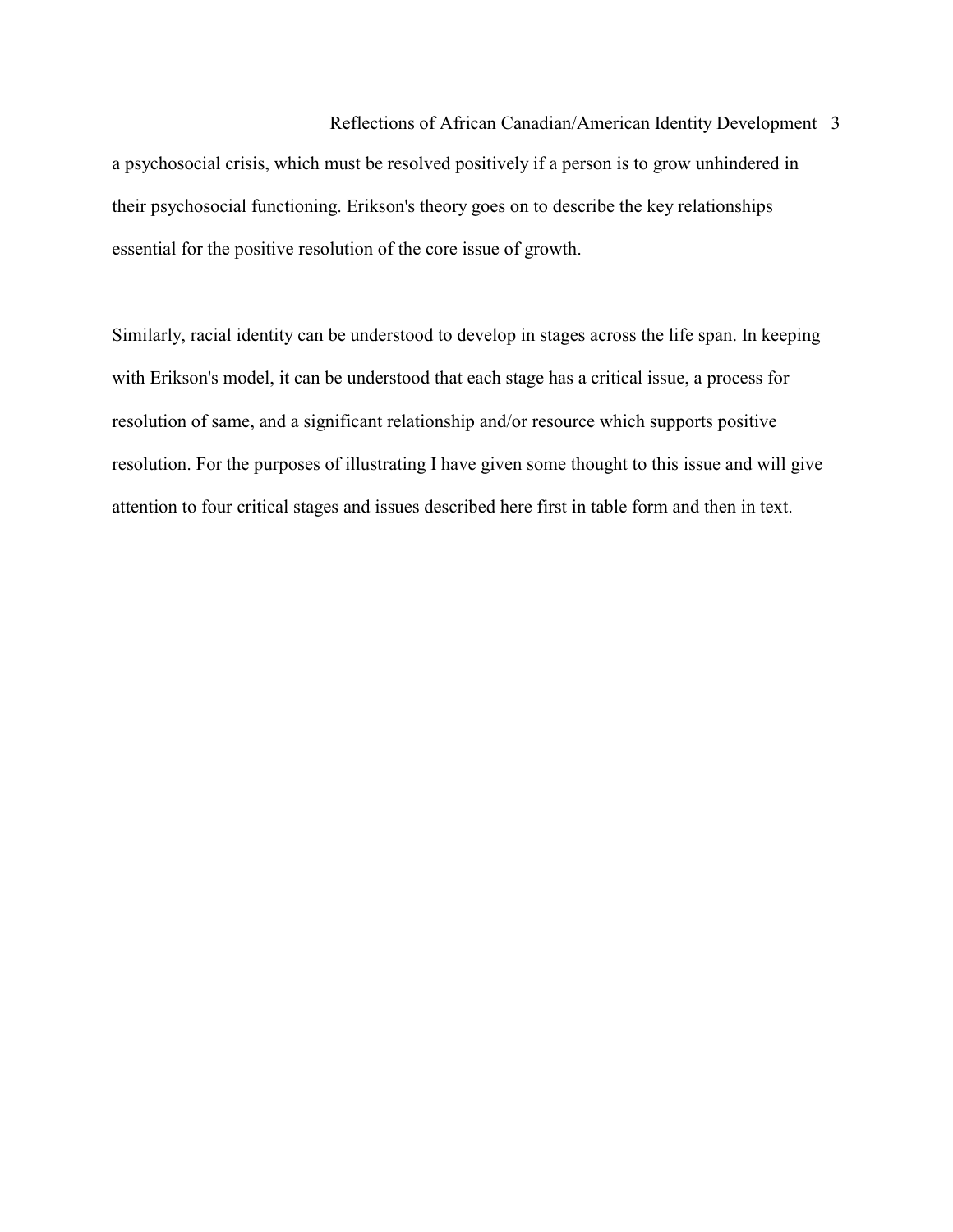| Stage                | Age         | <b>Critical Issue</b>                                       | Process for<br>Resolution                                       | Significant<br>Relationship(s)<br>& Resources                                       |
|----------------------|-------------|-------------------------------------------------------------|-----------------------------------------------------------------|-------------------------------------------------------------------------------------|
| Pre-school           | $0-5$ yrs   | comfort with<br>visible<br>racial<br>differences            | Adequate and<br>enlightened<br>physical<br>care                 | primary physical<br>caregiver                                                       |
| Early school         | $5-9yrs$    | understanding of<br>personal<br>equality $\&$<br>competence | Facilitated<br>success<br>in social and<br>academic<br>pursuits | extended family<br>members/school<br>personnel                                      |
| Early<br>adolescence | $11-14$ yrs | ability to<br>appropriately<br>negotiate racial<br>dynamics | Knowledge of<br>history and<br>politics of race                 | same race role<br>models,<br>culturally<br>specific and<br>anti-racist<br>education |
| Later<br>adolescence | $15-18$ yrs | personal choices<br>in context of<br>race                   | family values re:<br>race, sex,<br>reproduction<br>and vocation | role models,<br>community<br>censors and<br>informal agents                         |

Reflections of African Canadian/American Identity Development 4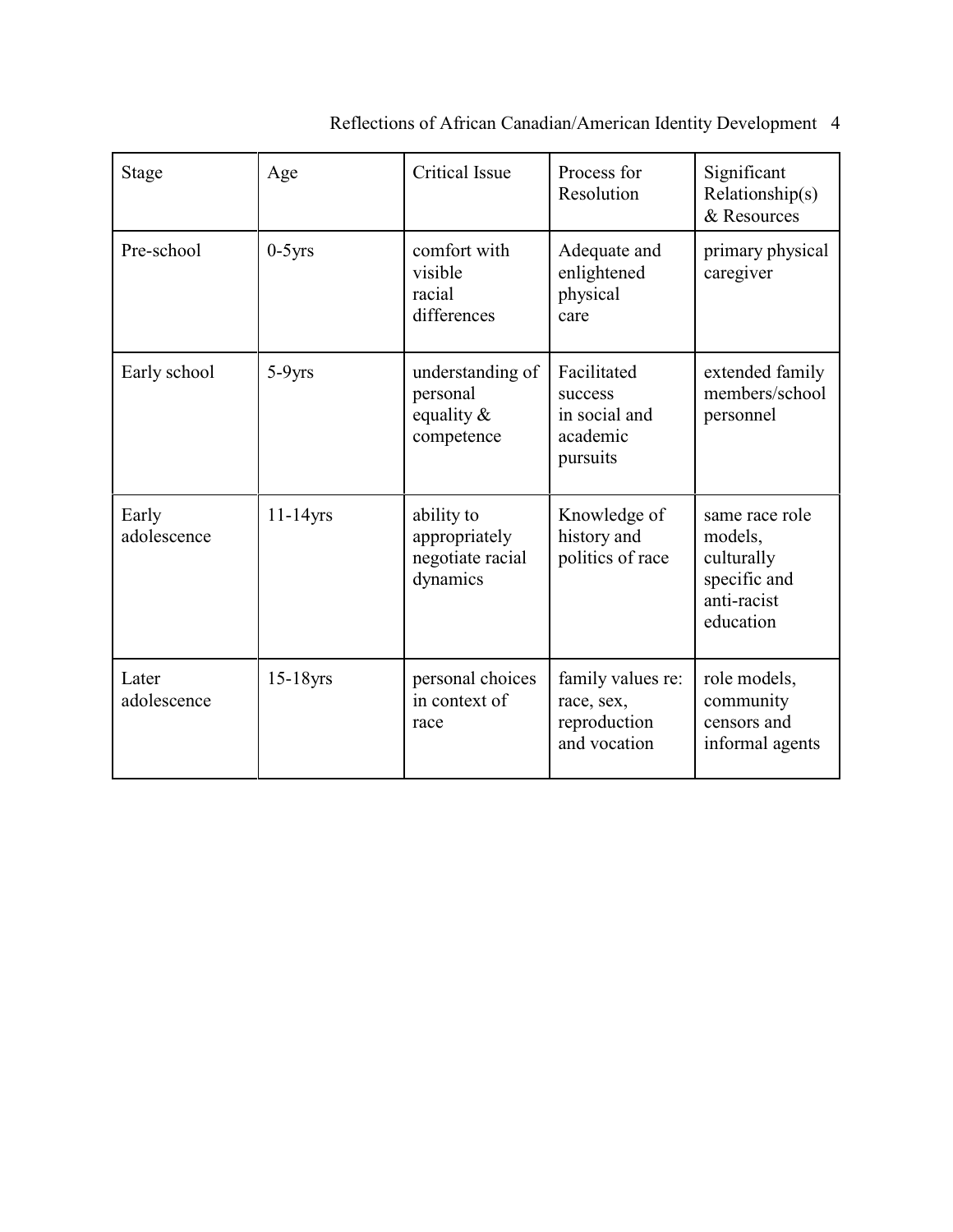### Pre-school stage.

Prior to going to school a child's world is almost completely controlled and filtered by their parents or primary care givers. It is likely that a Black or biracial child in the care of a White family will not suffer major hindrances in their racial identity development during this period. All adequate parents tend to shield their children from negative influences during this time. The close network of extended family and friends a child is exposed to at this stage will almost unanimously agree that the child is beautiful, intelligent, well loved, and destined for greatness. The child will however begin to understand the concept of racial difference as they seethe phenotypic differences between people. It is then that the first critical issue develops and the child must develop some comfort with the visible difference of race. In order that these differences are not considered by the child to signal inferiority it is necessary that their differences be dealt with naturally and comfortably and noted as a mark of beauty. I suggest that this first issue is resolved when a child receives adequate care for their hair and skin and must sense the competence of their caregivers to accomplish the same.

The skin of Black and biracial persons tends to require more and specialized supplemental moisturising that of White people. Likewise, the coarsely textured hair of Black persons necessitates specialized and relatively time-consuming attention. These facts have resulted in the creation of well established rituals around bathing and hair care that are perhaps the reason for the high degree of physical intimacy that endures between Black children and their parents well into adolescence.

Why is this critical? Both White people and Black avoid having dry skin. It doesn't feel good and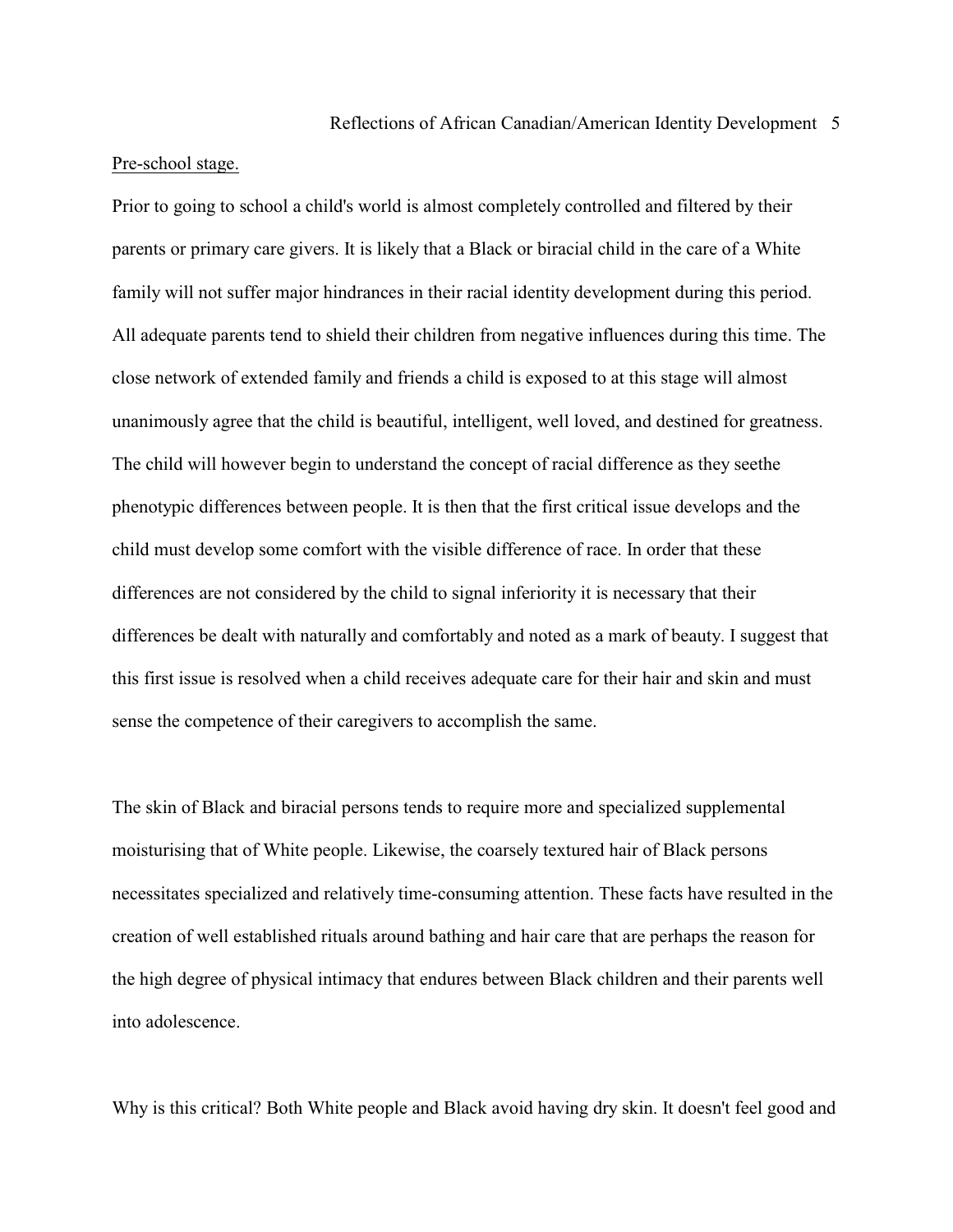Reflections of African Canadian/American Identity Development 6 doesn't look pleasant. Black skin requires special care in this regard and even a child who is socially isolated from other Blacks will stand out as unkempt if dry and ashen. With regards to a child's hair, it is essential not only that the hair be clean, but that it be cared for in such a way as to minimise the difficulty in the combing. Black hair approached with un-specified toiletries will result in a tangled mass that neither child nor caregiver will fund pleasant to comb and style. Also, a caregiver must have sufficient skill to be able to style the hair to meet all occasions and circumstances. A 15 minute style that will look good and allow us to get to church on time, a three hour style that will look great and last a week or two while we're on vacation, a style durable enough to allow the child to go to a pool party and sleep over without having to do more than dry the hair, a simple but acceptable style that can easily taught to father or a baby-sitter on the rare occasions that mother gets away for a weekend with the lady's auxiliary, and a variety of styles meant for no other purpose than to break monotony and allow for playful experimentation between child and caregiver.

### Early school stage.

Once a child enters school they are subjected to the reality of their racial difference for the first time without the care and support of their caregivers. Like the cygnet (young swan) surrounded by ducklings, aided by the sometimes innocent but nonetheless painful queries of their peers, the racially different child begins to question the origin of their peculiar features and begins to feel less than the beautiful, intelligent and well loved child that they were told they were. It is interesting to note, though not surprising, that this early school age is the period during which racially visible children tend to experience a significant retardation in the development of their self-esteem (Kunjufu, J., Kuykendall, C., year).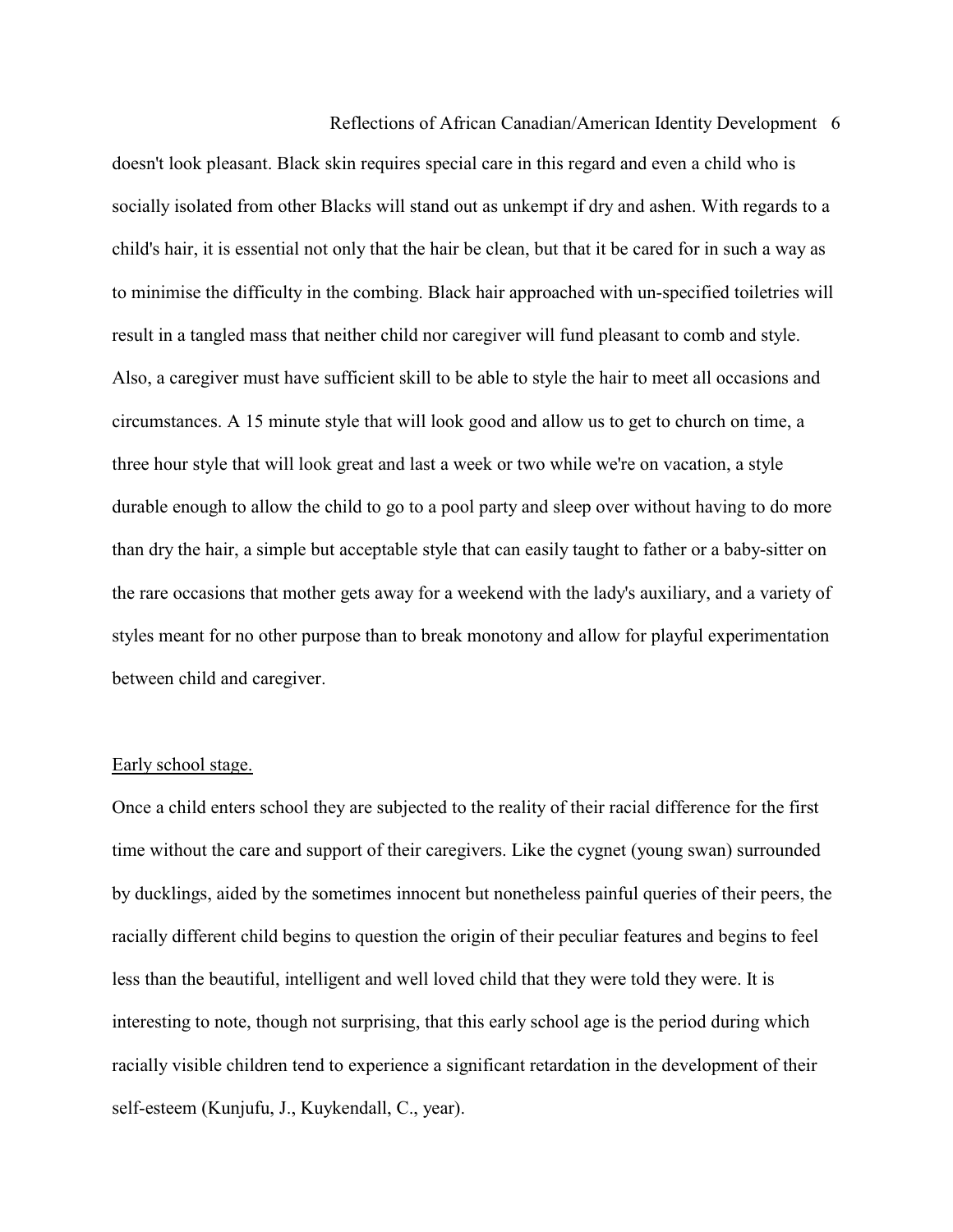Reflections of African Canadian/American Identity Development 7 Like the little cygnet this crisis remains unresolved until the child has their person-hood and competence supported and confirmed by virtue of relational and performance success. I would suggest that for Black children who successfully resolve this stage, the resolution is found in a strong and positive connection with their Black extended family and competent support from school personnel. Within this extended network of adults the child may-experience social success outside of their immediate family and develop mastery of the core values and skills necessary for achievement in the school system. It is likely that during this stage the child will begin to sense the subtle cultural differences between Blacks and Whites. This is the beginning of the child's cultural identity as a Black person; an identity, they begin to discover, that extends beyond the colour of their skin and culture of the nuclear family.

#### Early adolescent stage.

It is not significant that during this stage in a child's life that the public school system begins to teach media literacy. During this period all children begin to be exposed to the political and social constructs offered up daily in print, audio and video advertising, political dialogue, controversial literature and elsewhere in the media. For young women this means that they must begin to be empowered to counteract the damaging images that negatively and narrowly portray their gender in terms of intelligence and body image. They need an education that is able to filter these images for them through a feminist construct. For the Black and biracial child there must be a developing construct of race that is more intelligent and sophisticated than that offered by the media as well; a construct that is informed by millennia of African history, experience and global contribution; in short an Afrocentric construct. Essential in the development of this construct is a concrete knowledge of the history and politics of race in the child's local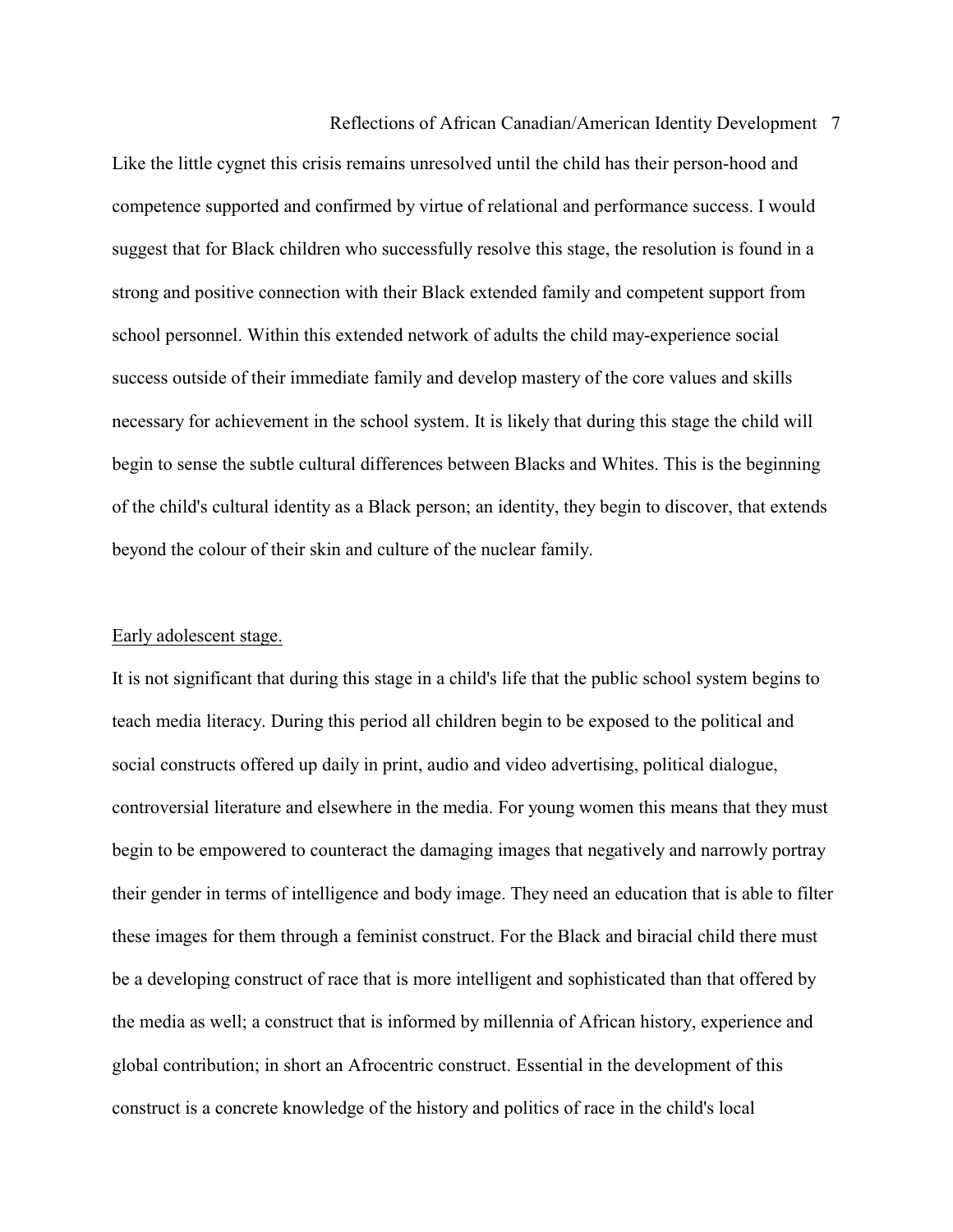Reflections of African Canadian/American Identity Development 8 community, province, state, and country. It means developing an understanding of how discrimination, poverty, migration, and other factors have impacted Blacks generally and their families specifically. In short, it means developing the knowledge to combat the racism that exists in their society.

Unfortunately for the Black and biracial child, the public school system in North America is in its infancy in terms of its understanding, development and implementation of an Afrocentric curriculum. This means that a Black or biracial child must develop this construct at home and within their ethnic community

#### Later adolescent stage.

Even when speaking of racial identity development, the overriding consideration in this stage of development is hormones. A family's and even a community's values regarding dating, sex, marriage and reproduction will come to bear on a child during this stage to attempt to shape their activities appropriately.

The controversy of race as a factor in intimate relations is a long established reality. Even the most racially enlightened persons and families, White or Black, are challenged when their child brings home a potential partner from outside their racial group. The continuum or responses ranges from a belief that partners should be racially similar to a belief that marrying outside the race is the ultimate statement of racial harmony and enlightenment. More important than what is the family's position is the necessity that the family have a position, or at least a discussion of the issue, and be able to articulate, debate and, if necessary, defend it against voices on the other side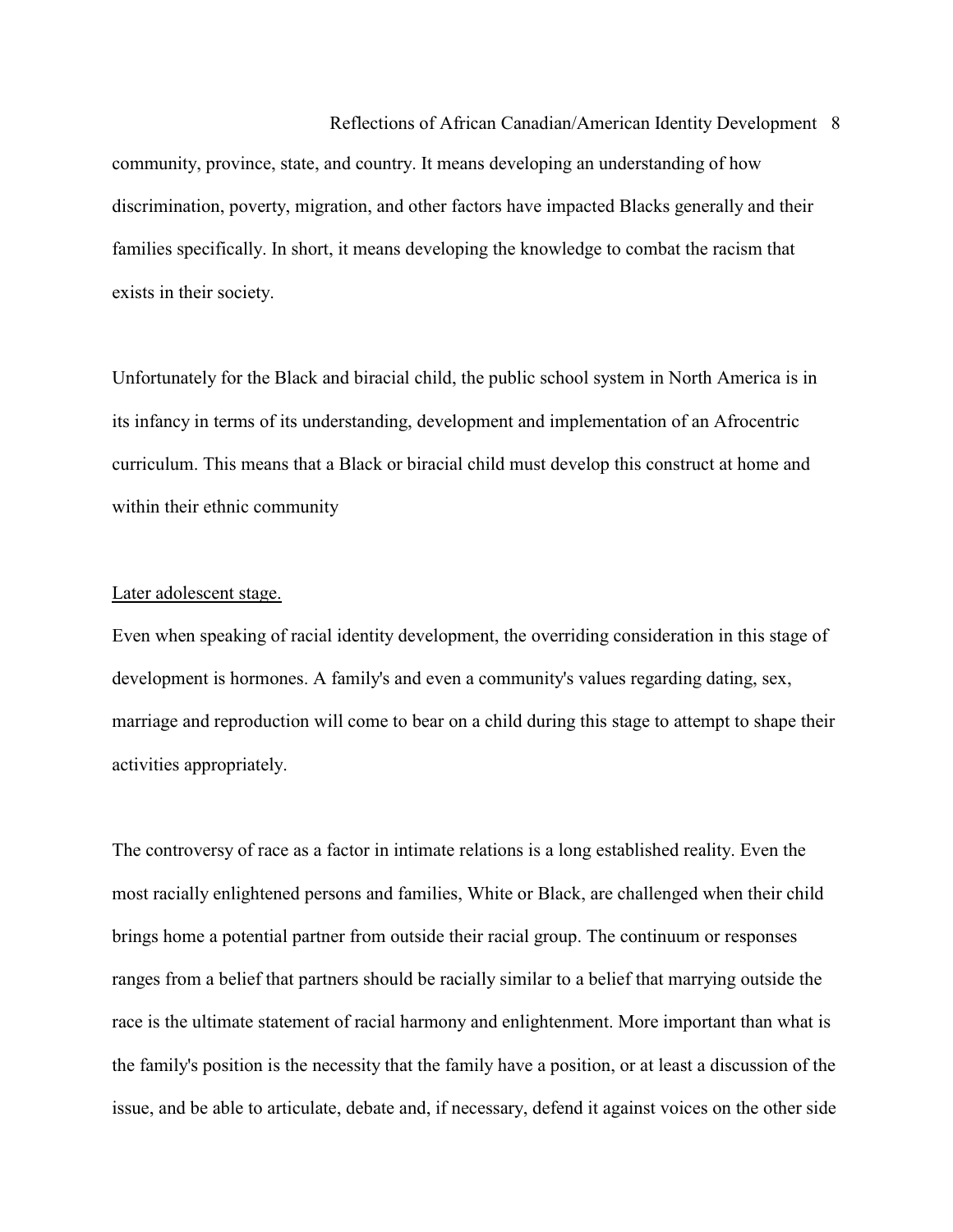Reflections of African Canadian/American Identity Development 9 of the continuum. If the parents of a Black or biracial child are ill prepared for this stage they will find themselves uncomfortably on the sidelines during it. Like unlearned parents of an NHL hopeful, the best they can hope to do is provide all the love, support and understanding they can while they facilitate their child finding a coach who is wise, kind, and respectful of their role as parents.

How Do We Support Positive Racial Identity Development Across the Life Span?, Having a working theory of how racial identity develops is the key to answering this question. Though the paper is overly simplistic; by thinking in terms of stages, issues, processes and relationships/resources; identity development is operationalized in a way that makes the opportunities for interventions more clear. If each stage of racial identity development can be clearly articulated, as I've attempted, and taught with patience and compassion, then a parent with sufficient willingness and capacity can learn to implement them. This is similar to the way parents of a special needs child might learn through instruction and modelling how to care for their child's particular physical, behavioural or emotional needs.